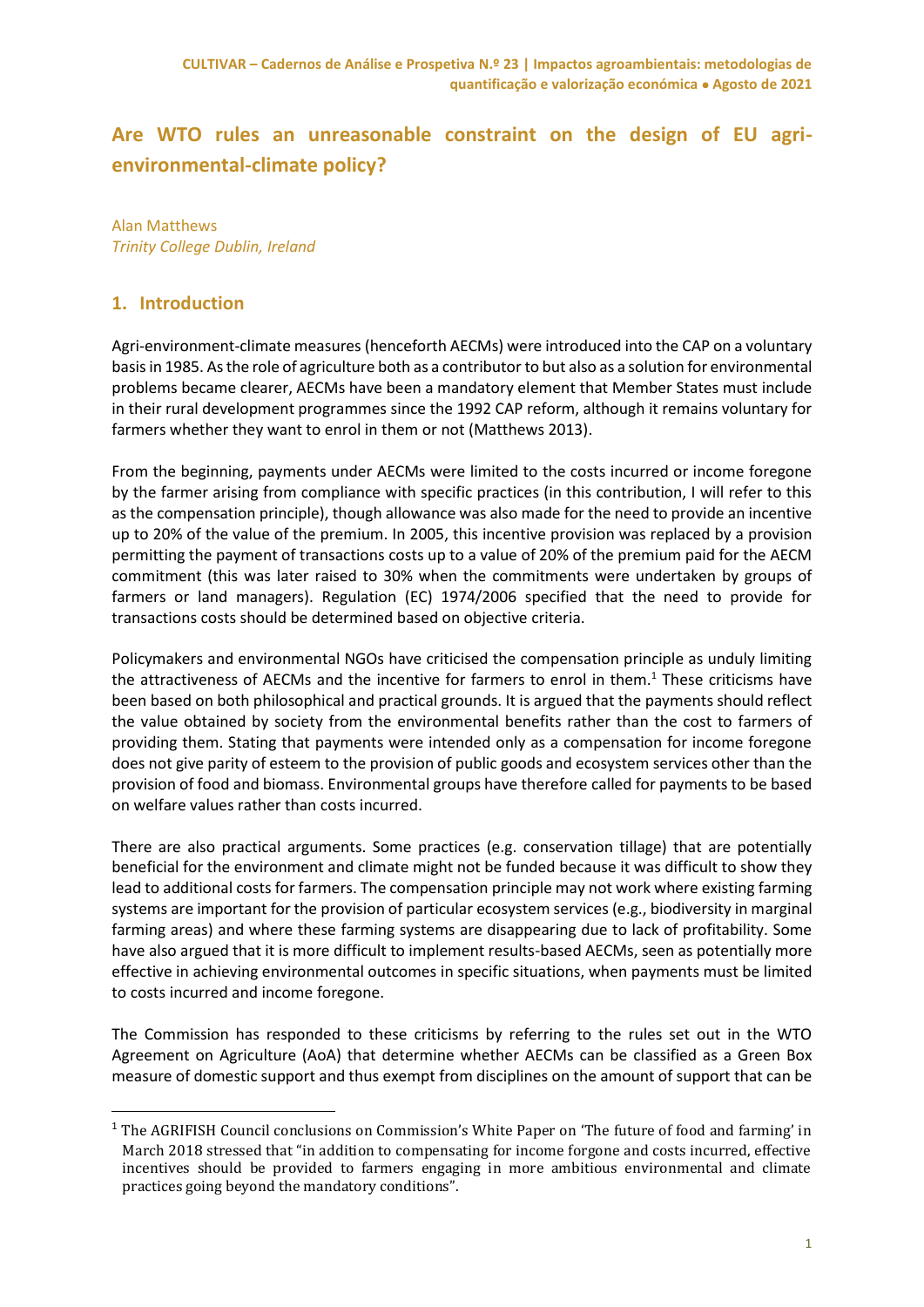provided. The intention of these rules is to limit the extent to which domestic support provided to farmers is trade-distorting and thus damaging to farmers in other countries. Is it the case that these rules stand in the way of incentivising the changes in farm practices that are necessary to achieve the objectives of the European Green Deal and the transition to more sustainable agricultural practices? Or are these rules a valuable bulwark and safeguard against not only the risk of trade distortions (which is the concern of the WTO) but also of the potential for green-washing (supporting the continuation of status quo practices by adding minimal environmental requirements) which should be a concern of environmental NGOs?

This issue has been raised again in the context of the eco-schemes that the Commission proposed as a new addition to the CAP's green architecture in its legislative proposal for the CAP post 2020. Ecoschemes can fund similar practices favourable for the environment and climate as AECMs do that go beyond the mandatory requirements set out in the enhanced conditionality for CAP payments, but a more flexible funding mechanism was proposed. Either payments can be calculated based on the compensation principle, or they can be made as an additional payment on top of the basic income support payment. This additional flexibility was particularly welcomed by environmental groups.

The Commission made clear that such eco-scheme practices should still be designed in accordance with Green Box criteria under the AoA. It concluded that where a practice targeted a land type (arable, grassland or permanent crops) or differentiated payments according to crop/land type, only compensation payments could be used. Examples of practices that it noted could only be paid as compensation were extensive grazing on permanent grassland, more ambitious crop diversification or rotation requiring a specific percentage of protein crops, no bare soil in winter on arable land, and situations where payments were differentiated according to land use (European Commission 2020). As many putative eco-scheme practices would be designed in this way, this ruling is seen as a severe limitation of the new flexibility.

This is the issue examined in this contribution. Section 2 looks at how compensation payments have operated in practice under EU rural development programmes, and how far they have constrained the design of AECMs. Section 3 takes up the philosophical issue of value payments rather than compensating for costs incurred and makes the case that the WTO rules, when given a proper interpretation, also make sense on environmental grounds. Section 4 concludes.

# **2. How does the compensation principle operate in practice?**

The WTO Green Box is defined in Annex 2 of the AoA and lists domestic support measures in agriculture that are deemed to have no or minimal trade-distorting impacts, and comply with policyspecific conditions. The policy-specific conditions for environmental payments are set out in Annex 2, Paragraph 12:

- *(a) Eligibility for such payments shall be determined as part of a clearly-defined government environmental or conservation programme and be dependent on the fulfilment of specific conditions under the government programme, including conditions related to production methods or inputs.*
- *(b) The amount of payment shall be limited to the extra costs or loss of income involved in complying with the government programme.*

This paragraph envisages that, unlike the rules for direct payments to qualify for the Green Box, environmental payments may be linked to specific types of production or land use, but in return it requires that the payment is limited to the extra costs or loss of income involved in complying with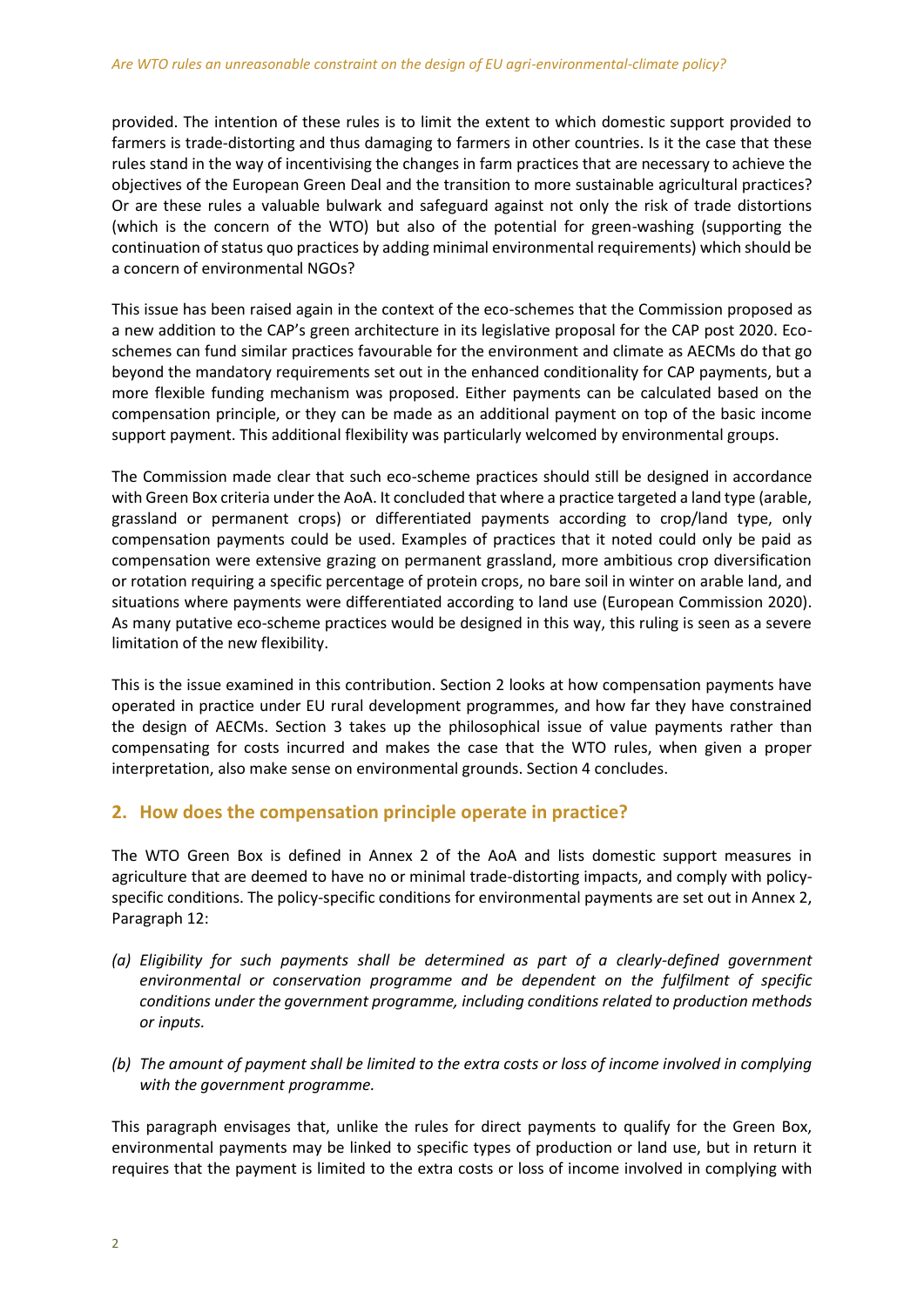#### **CULTIVAR – Cadernos de Análise e Prospetiva N.º 23 | Impactos agroambientais: metodologias de quantificação e valorização económica Agosto de 2021**

the environmental programme. The interpretation of this principle in EU legislation and practice helps to shed light on the permitted amount of payment to be consistent with Green Box criteria.

Under the EU rules, the authorities calculate an average cost of supplying the ecosystem service as set out in the DG AGRI technical guidance (DG AGRI, 2014). "*AEC payments are based on standard costs and income assumptions which between them reflect an average cost / income situation…. In most cases AEC payments are based on standard costs calculations (which are often based on standard gross margin) and assumptions for income foregone resulting from the commitments made. As mentioned above, these costs and assumptions must be based on reliable, representative data.*" It goes on to note that "*The premiums for a given type of operation should be differentiated where this becomes necessary as a result of significant differences in regional / sub-regional conditions and in production practices. If an RDP does not propose such a differentiation, it must demonstrate that no such differentiation is necessary because conditions are sufficiently similar. This is necessary to avoid excessive under- / over-compensation.*" Thus, in principle, the managing authorities are expected to act as a discriminating monopsonist by setting different payment rates in relation to how 'easy' it is for a farmer to provide the given ecosystem services. If managed effectively, this system of discriminatory payments would effectively appropriate all the intra-marginal rent that would be expected to provide most farmers with an additional income.

In practice, Member States do not operate in this fashion. Payment rates are usually set based on a calculation of typical costs. While a Member State's calculation must be transparent and certified by an independent auditor, there is in practice some room for manoeuvre in the figures that are used. The Commission recognises that, as a result: "*Clearly, some farmers incur lower additional costs and income losses than those identified in the calculation and other farmers incur higher costs and losses. This is due to differences in the efficiency of individual farms. The first group of farmers will have a higher benefit from applying the AEC type of operation than the second group of farmers, as the costs and income loss of the second group will be covered by the premium to a lesser extent*." (DG AGRI, 2014).

The Commission guidelines allow a more lenient interpretation of the compensation principle where AECM payments are provided for the maintenance of existing beneficial practices where these are otherwise likely to be abandoned. In these cases the AECM payment can be used to maintain the beneficial practice by covering the opportunity cost arising from this approach (DG AGRI 2014). For example, assume that at current market prices and given the availability of other supports an upland farm is not viable and is likely to go out of production leading to the abandonment of land. To protect and maintain any ecosystem services that might otherwise be lost it is permitted, using the opportunity cost concept, to make a payment that effectively contributes a significant income stream to maintain the viability of this farm.

Compensation payments are also flexible enough to accommodate results-based payments. For the 2014-2020 programming period for agri-environment-climate measures (AECMs), the European Commission explicitly noted that results-based measures are not defined in terms of production methods or inputs as required by criterion (a) of Paragraph 12 and thus additional information is needed for the purpose of premium calculation (DG AGRI 2014). It recommended that premiums for results-based commitments should be based on the additional costs incurred and income foregone resulting from the farming practices that are in general necessary to achieve the results expected from these commitments.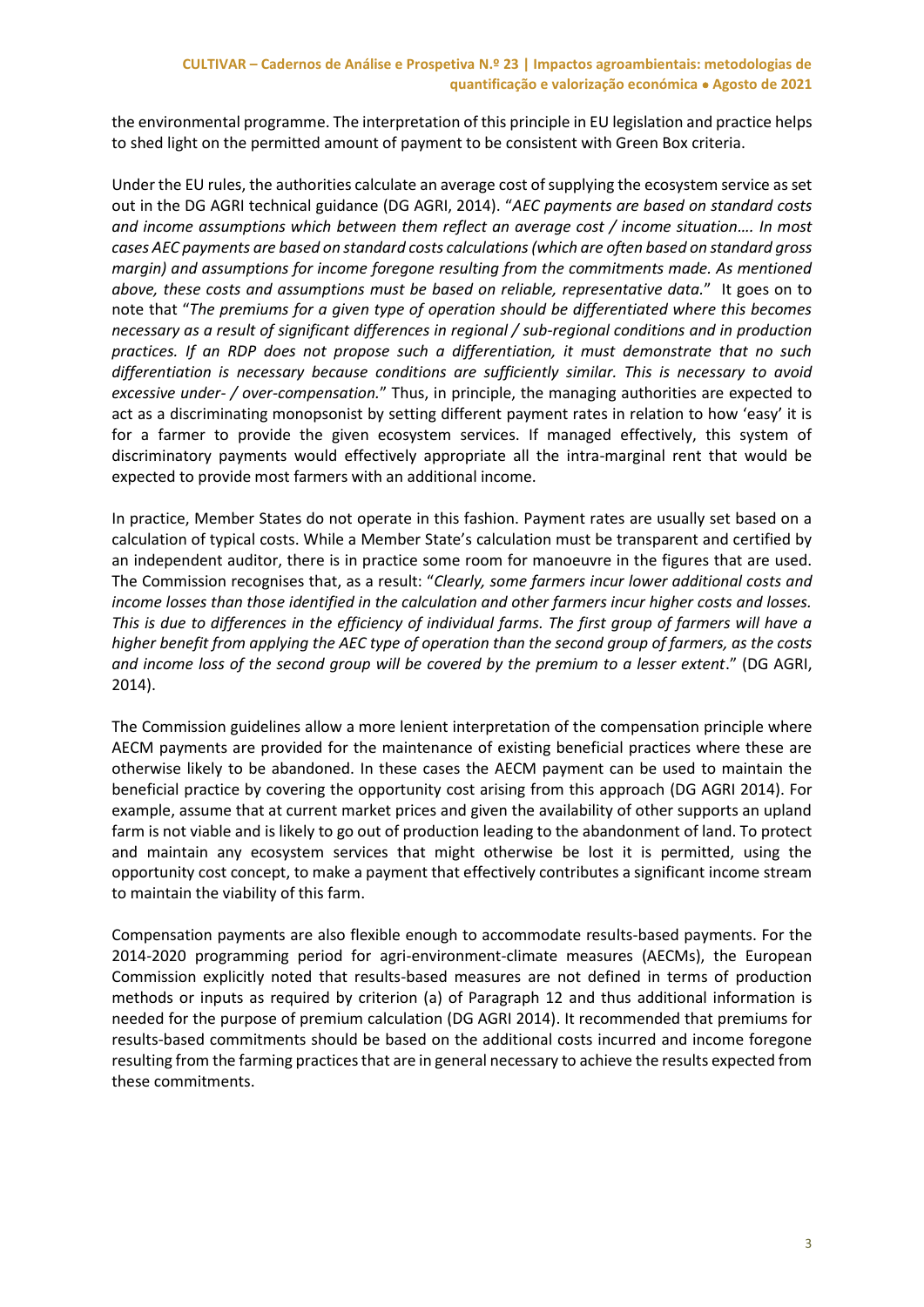### **3. Value payments versus the compensation principle**

In this section, we assess the criticism of the compensation principle that implies that farmers are not adequately rewarded for the provision of ecosystem services because the payments do not remunerate farmers for providing these services.

We first note that the compensation principle does incorporate the profit or income typically accruing from the agricultural activity that the environmental management is replacing. Even apart from any income accruing because the formula used to set the payment rates might 'over-compensate' for actual costs incurred, the compensation principle implicitly includes the opportunity costs including income foregone of alternative uses of the land. AECM payments also provide an income to the extent that farmers are themselves able to undertake some of the activities for which market-based costs have been included in the typical cost calculation (e.g., managing hedgerows or rebuilding stone walls).

The most significant counter-argument builds on the theoretical distinction between marginal and average costs, and the practical difficulties of establishing costs. Economists argue that the optimal provision of a public good such as an ecosystem services occurs where the demand (marginal benefit) curve intersects the supply (marginal cost) curve (see Figure 1). The collective demand for the ecosystem service is the vertical summation of individual demand curves. It shows the price society is willing to pay for a given quantity of the ecosystem service. The demand curve for the ecosystem service is downward sloping, due to the law of diminishing marginal utility. The supply curve is upward sloping, due to the law of diminishing returns. At the optimal point Q\*, the marginal cost to a farmer of supplying the ecosystem service equals the marginal benefit. If there is no budget constraint limiting the quantity of the ecosystem service that the government can buy on behalf of society and the government purchases the optimal quantity  $Q^*$ , then there is no discrepancy between society's valuation of the ecosystem service and the *marginal* cost to farmers of supplying it. If the ecosystem service payment rate is set equal to the marginal cost of supply at this point (P\*), those farmers who have a lower supply cost will earn an additional income.

#### **Figure 1. The optimal provision of an ecosystem service**

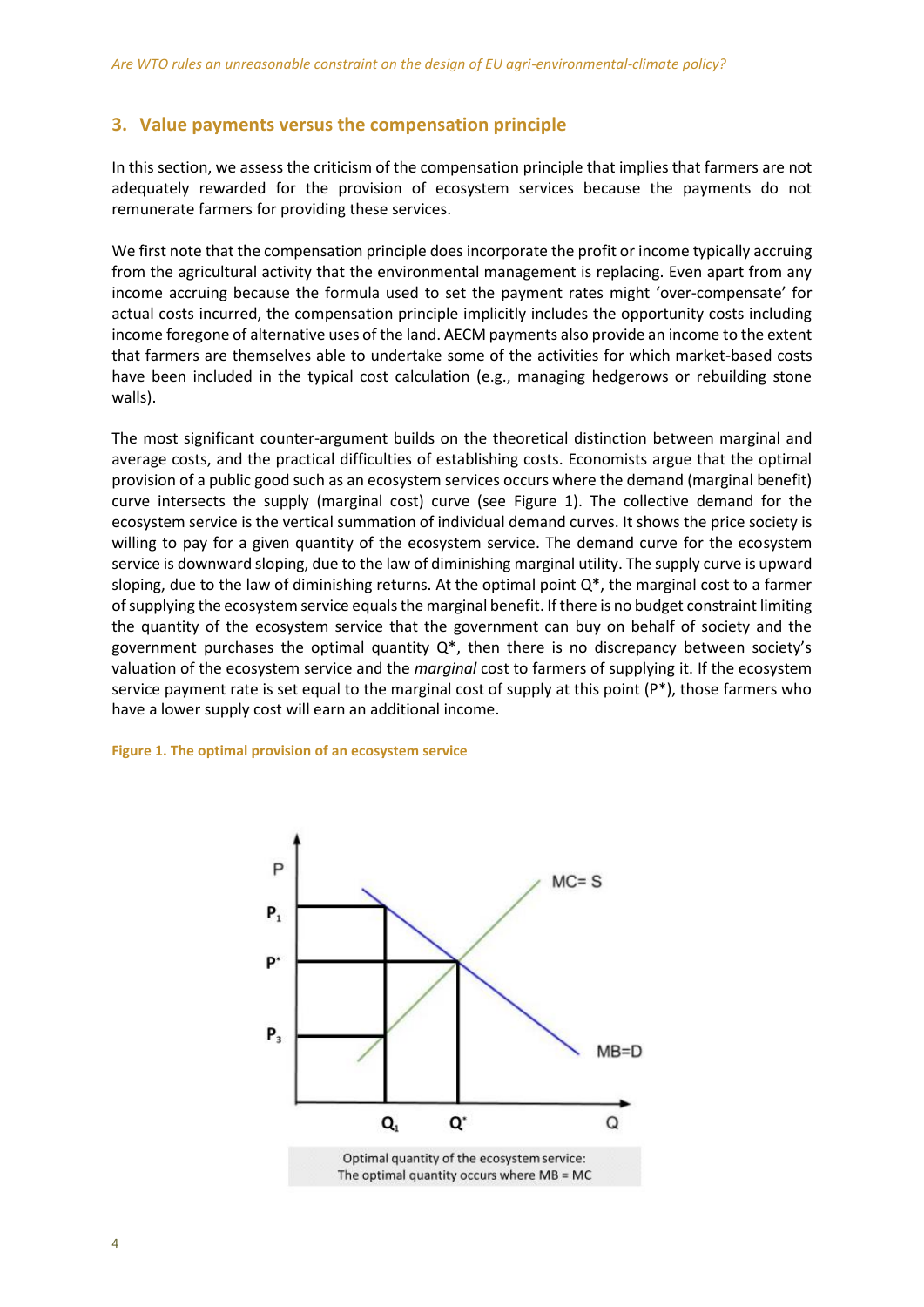If funding for the environmental scheme is budget-constrained, then the quantity of the ecosystem service that can be purchased shifts to the left, to  $Q_1$ . At this quantity, there will be a discrepancy between the public's marginal willingness to pay and the farmers' marginal cost of supply. The assumption behind the compensation principle is that the payment rate farmers receive will be  $P_3$  and the total budget will be the rectangle formed as the product of the payment rate and the quantity of ecosystem service purchased. Advocates of a value-based payment rate in this scenario would propose a payment rate equal to  $P^*$  or even  $P_1$ . This might be because it is seen as 'fairer' to a farmer to remunerate the service at the price society is willing to pay for the limited amount on offer, or because it is believed that it is necessary to pay this price to persuade farmers to enrol in the scheme. If either option were chosen, this would require a further reduction in the volume of ecosystem services that could be financed if the overall budget were to remain unchanged.

The main message to take from this analysis is that the only reason there might be a difference between a value-based payment and a compensation-based payment is because the authorities do not have sufficient funding to purchase the optimal quantity of ecosystem services. If the purpose of the scheme is to secure the provision of ecosystem services, then it would be paradoxical and counterproductive to seek at the same time to pursue a second objective, namely, support of farm income. A value-based payment, in these circumstances, would simply 'dilute' the effectiveness of the programme in purchasing ecosystem services and result in even fewer ecosystem services being provided. If the budget to purchase ecosystem services is fixed, the greater the share of the budget that is directed to increasing farm income, the smaller the volume of ecosystem services that can be purchased. From this perspective, the compensation principle acts as a guarantee that, with constrained budgetary funds, the maximum amount of ecosystem services can be purchased.

In practice, the positions and slopes of the marginal benefit and marginal supply curves are not known, and thus the optimal quantity and payment rate cannot be determined *a priori*. One way to get around this is to invite farmers to reveal their preferences through a reverse auction. Under a reverse auction, farmers or groups of farmers and landowners are invited to submit a bid which they are willing to accept to provide a specific amount of ecosystem services. The managing agency ranks the bids and selects those on a scale of cheapest to dearest until the total available budget is exhausted. The marginal bid price is then paid to all successful applicants. Such a mechanism was expressly provided for under Regulation (EC) 1698/2006 where it was stated that "*Where appropriate, the beneficiaries may be selected on the basis of calls for tender, applying criteria of economic and environmental efficiency".*

From our perspective, this enables the precise point  $P_3$  on the marginal cost curve (the supply curve) to be determined that ensures both that the environmental budget provides the maximum volume of ecosystem services, and it is guaranteed that sufficient farmers find it attractive to enrol in the scheme. An interesting research project might compare the payments to farmers under a reverse auction scheme with those established under the conventional average costs mechanism to assess whether the latter mechanism tends to over-or under-compensate farmers for the supply of ecosystem services.

# **4. Conclusions**

This contribution examines how payment rates should be set when farmers enrol in AECMs or the new eco-schemes. The issue is moot because the new CAP legislation allows for two alternative payment mechanisms for eco-schemes. One is based on the familiar principle of compensating farmers for costs incurred and income foregone, as used in AECMs, and the other is a more flexible addition to the basic income payment. The Commission has stated that Member States have to justify the level of the